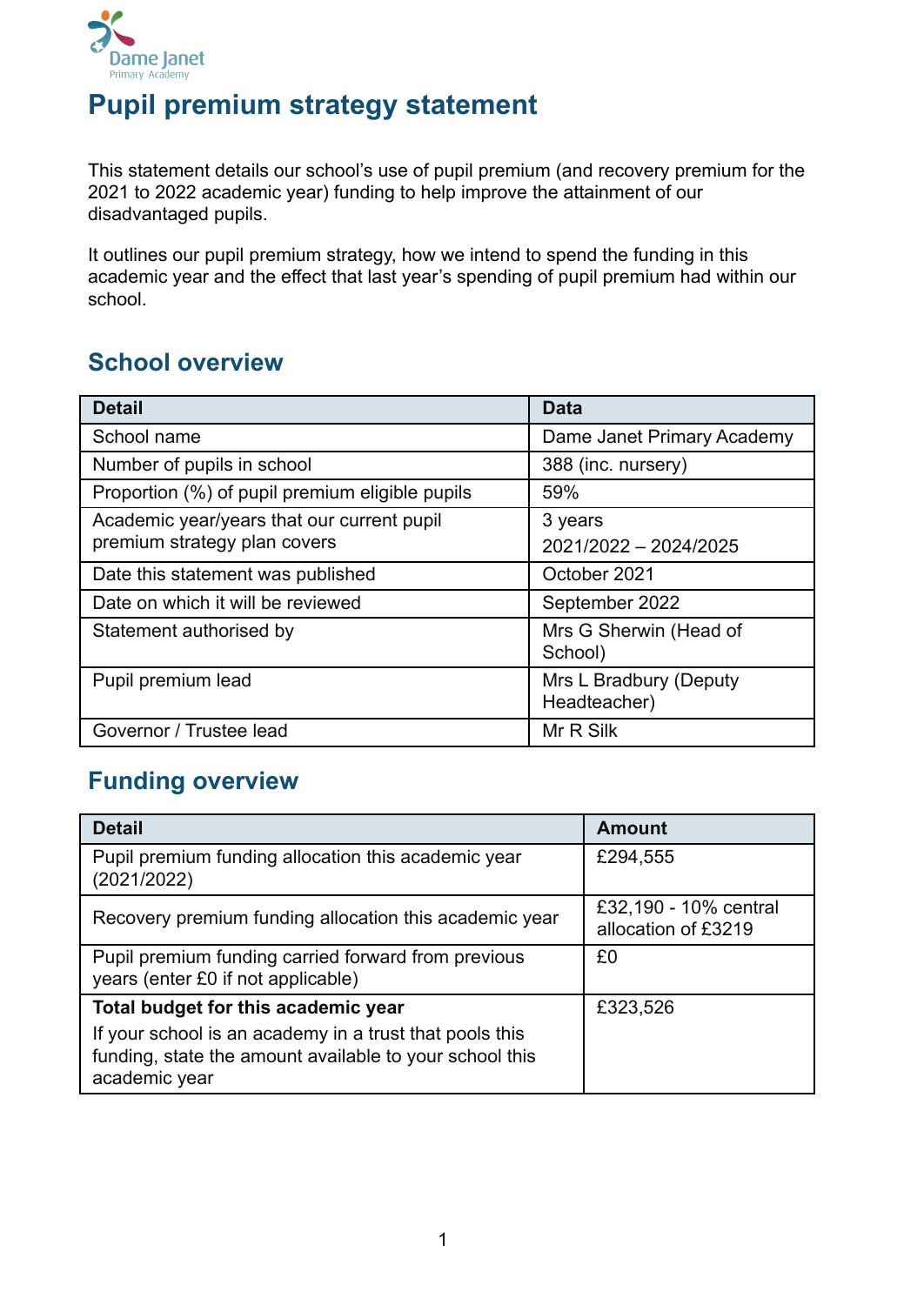

# **Part A: Pupil premium strategy plan**

### **Statement of intent**

This Pupil Premium Strategy demonstrates how we will narrow the gap between disadvantaged pupils and their non disadvantaged peers. We aim to see this gap narrow for: -Attendance, so that PP pupils attend as regularly as their non-PP peers, -Attainment, so that PP pupils achieve as well as their non-PP peers, -Emotional well-being and regulation, so that PP pupils are regulated and emotional secure as well as their non-PP peers are, and -Parental engagement, so that parents of PP pupils are as involved as parents of their non-PP peers.

Previously, we identified the gap narrowing between PP pupils and non-PP pupils with regards to achievement and attainment. This has since widened due to the global pandemic of COVID-19.

See below for the key principles and themes to our Pupil Premium Strategy.

### **Challenges**

This details the key challenges to achievement that we have identified among our disadvantaged pupils.

| <b>Challeng</b><br>e number | <b>Detail of challenge</b>                                                                                                                                                                                                                                                             |
|-----------------------------|----------------------------------------------------------------------------------------------------------------------------------------------------------------------------------------------------------------------------------------------------------------------------------------|
| 1                           | Attendance: Pupils who are eligible for PP attend school less than non-PP<br>pupils.                                                                                                                                                                                                   |
| 2                           | Attainment: Less pupils who are eligible for PP are achieving GLD at the end<br>of EYFS compared to non-PP pupils. Fewer pupils who are eligible for PP<br>achieve the expected standard combined in Reading, Writing and Maths<br>compared to those who are non-PP at the end of KS2. |
| 3                           | Emotional regulation and well-being: The well-being of pupils eligible for PP is<br>lower than those pupils who are non-PP.                                                                                                                                                            |
| 4                           | Parental engagement: Parents of pupils who are eligible for PP engage less in<br>communication with school, school events, reading and homework.                                                                                                                                       |
| 5                           | Impact from COVID-19 lockdown: Pupils who are eligible for PP completed<br>less home schooling compared to pupils who are non-PP. Parents of pupils<br>who are eligible for PP engaged less with home schooling compared to those<br>of pupils who are non-PP.                         |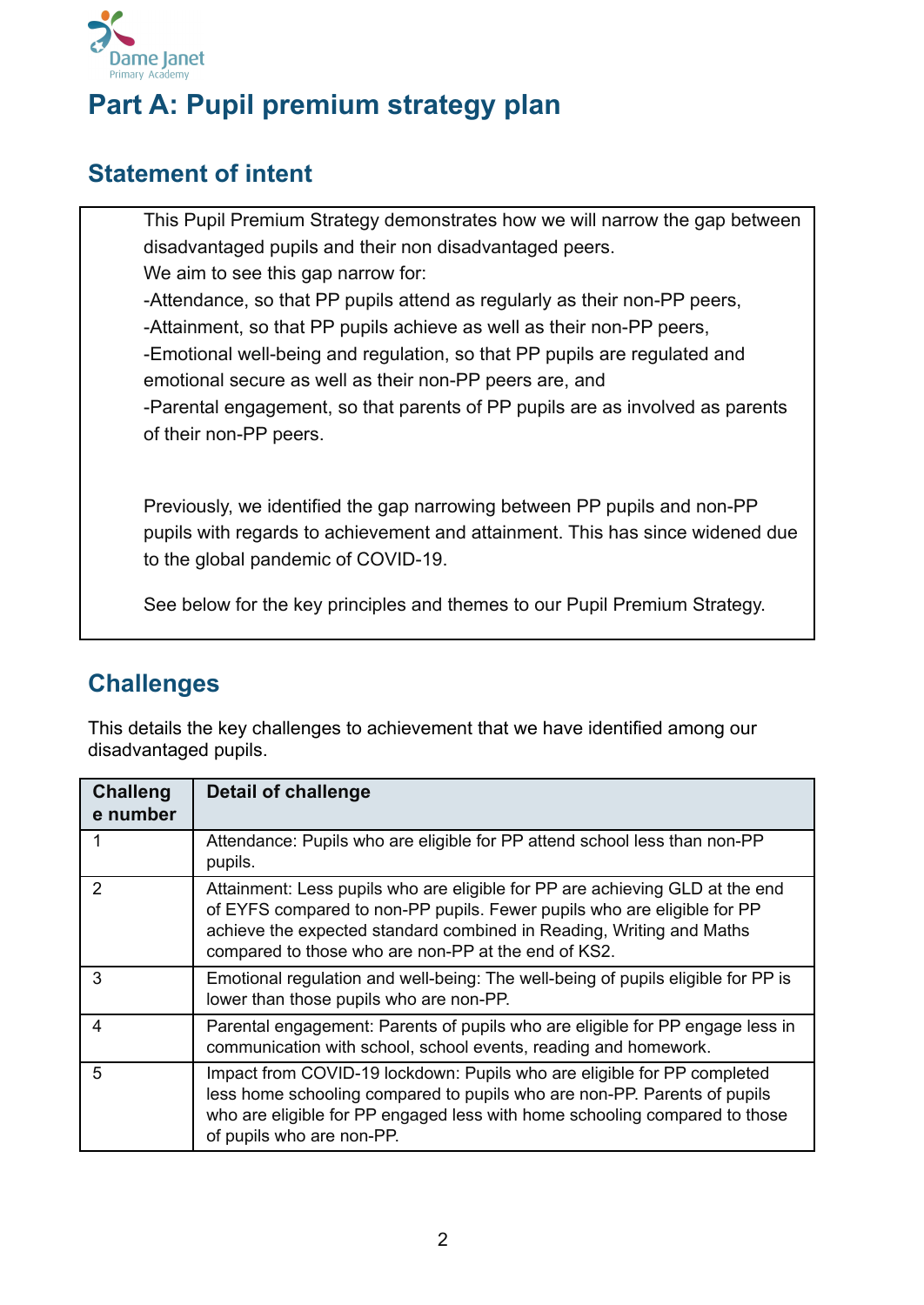

### **Intended outcomes**

This explains the outcomes we are aiming for **by the end of our current strategy plan**, and how we will measure whether they have been achieved.

| <b>Intended outcome</b>                                                                                            | <b>Success criteria</b>                                                                                                                                                  |
|--------------------------------------------------------------------------------------------------------------------|--------------------------------------------------------------------------------------------------------------------------------------------------------------------------|
| The attendance of PP pupils will improve.                                                                          | The attendance percentage of pupils eligible<br>for PP will be in-line with non PP pupils'<br>attendance and greater than 96%.                                           |
| To increase the number of PP pupils<br>achieving the expected standard for 3-4<br>year olds at the end of Nursery. | The percentage of pupils who are eligible for<br>PP achieving the expected standard at the<br>end of Nursery (FS1) will be broadly in-line<br>with those who are non-PP. |
| To increase the number of PP pupils<br>achieving GLD at the end of Reception.                                      | The percentage of pupils who are eligible for<br>PP GLD at the end of Reception will be<br>broadly in-line with those who are non-PP.                                    |
| To increase the number of PP pupils<br>achieving the expected standard combined at<br>the end of Key Stage 2.      | The end of KS2 attainment of pupils who<br>are eligible for PP will be broadly in-line with<br>the attainment of non-PP pupils.                                          |
| To increase the well-being of PP pupils.                                                                           | The well-being of pupils who are eligible for<br>PP will be in line with those pupils are<br>$non-PP$                                                                    |
| To improve parental engagement in the<br>education of pupils eligible for PP.                                      | The percentage of parents attending<br>workshops/classrooms and parent's<br>evenings will be in line for both those of PP<br>and non-PP pupils.                          |
| The impact of 'lost learning' will be reduced<br>amongst PP pupils.                                                | The percentage of pupils achieving the<br>expected standard will be broadly in-line<br>with those who are non-PP, in all year<br>groups.                                 |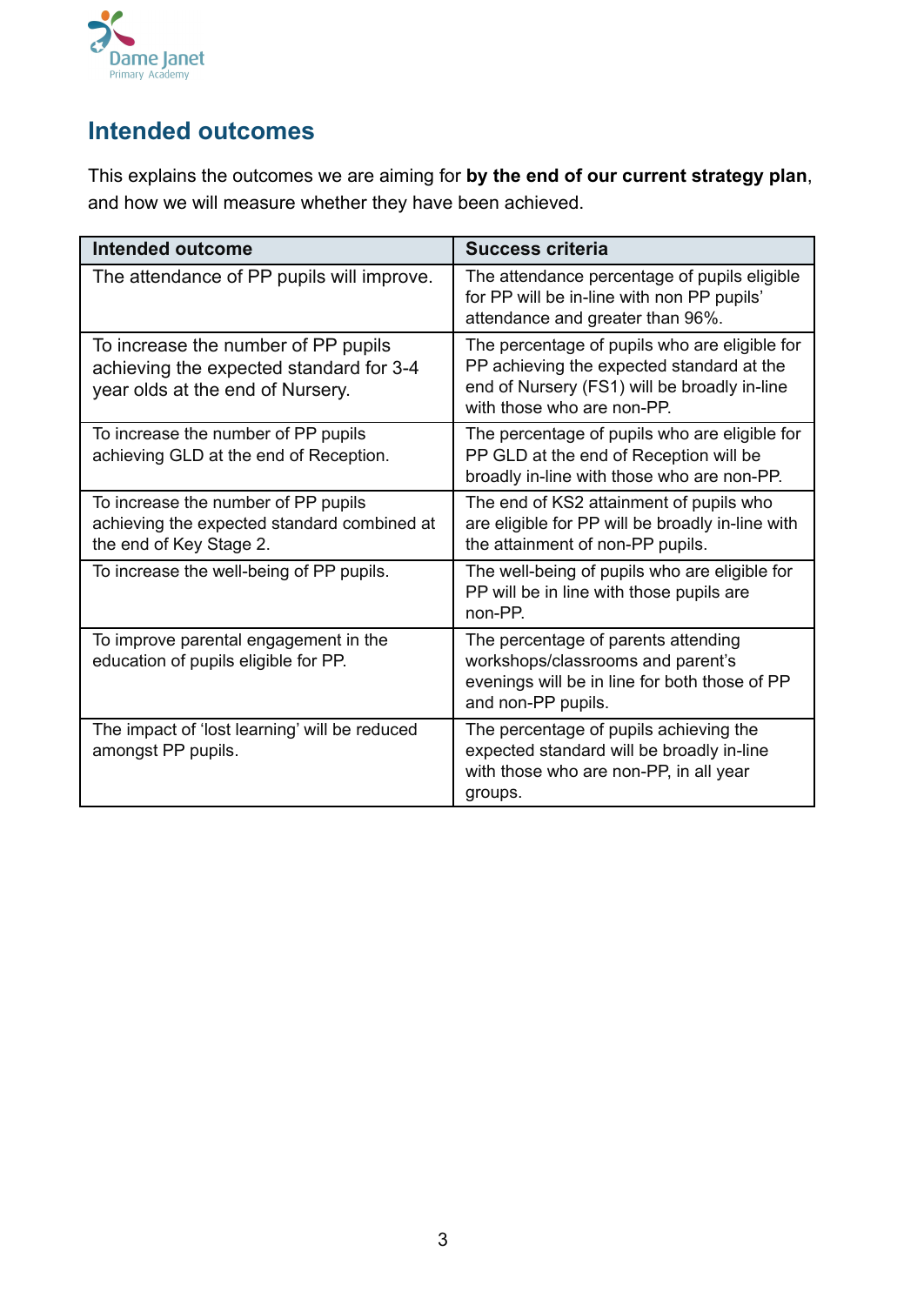

### **Activity in this academic year**

This details how we intend to spend our pupil premium (and recovery premium funding) **this academic year** to address the challenges listed above.

#### **Teaching (for example, CPD, recruitment and retention)**

Budgeted cost: £119,857.00

| <b>Activity</b>                                                   | <b>Evidence that supports this</b><br>approach                                                                                                                                                                                                                                                                                                                                                                                                                                                                                                                                                                                                                                                                                                                                                                                                            | <b>Challenge</b><br>number(s)<br>addressed            |
|-------------------------------------------------------------------|-----------------------------------------------------------------------------------------------------------------------------------------------------------------------------------------------------------------------------------------------------------------------------------------------------------------------------------------------------------------------------------------------------------------------------------------------------------------------------------------------------------------------------------------------------------------------------------------------------------------------------------------------------------------------------------------------------------------------------------------------------------------------------------------------------------------------------------------------------------|-------------------------------------------------------|
| Continuing<br>Professional<br>Development for staff               | <b>EEF: Teaching Assistant interventions</b><br>+4 months progress<br>Investing in professional development for<br>teaching assistants to deliver structured<br>interventions can be a cost-effective<br>approach to improving learner outcomes<br>Regular CPD for staff, inc EYFS will<br>ensure that the quality of teaching and<br>learning and provision is high.<br>High quality CPD can result in longer<br>term change which will impact all pupils.<br>CPD will be used to improve teaching<br>so that high-quality lesson result in<br>'good' or better standards of teaching<br>and learning. Pupils will be engaged,<br>actively involved in their learning and<br>achieve their full potential.<br>CPD across the wider curriculum will<br>ensure pupils develop skills and<br>knowledge to succeed now and for their<br>next stages in life. | $\overline{2}$<br>3<br>5                              |
| High quality<br>programmes used for<br>Early Reading and<br>Maths | *Independent review of the Teaching of<br>Early Reading- Jim Rose 2016.<br>*See also: The reading framework<br>Teaching the foundations of literacy-<br><b>July 2021</b><br>*EEF: Phonics +5 months progress<br>The average impact of the adoption of<br>phonics approaches is about an additional<br>five months' progress over the course of<br>a year.<br>Phonics approaches have been consistently<br>found to be effective in supporting younger<br>pupils to master the basics of reading, with                                                                                                                                                                                                                                                                                                                                                     | $\overline{2}$<br>$\ensuremath{\mathsf{3}}$<br>4<br>5 |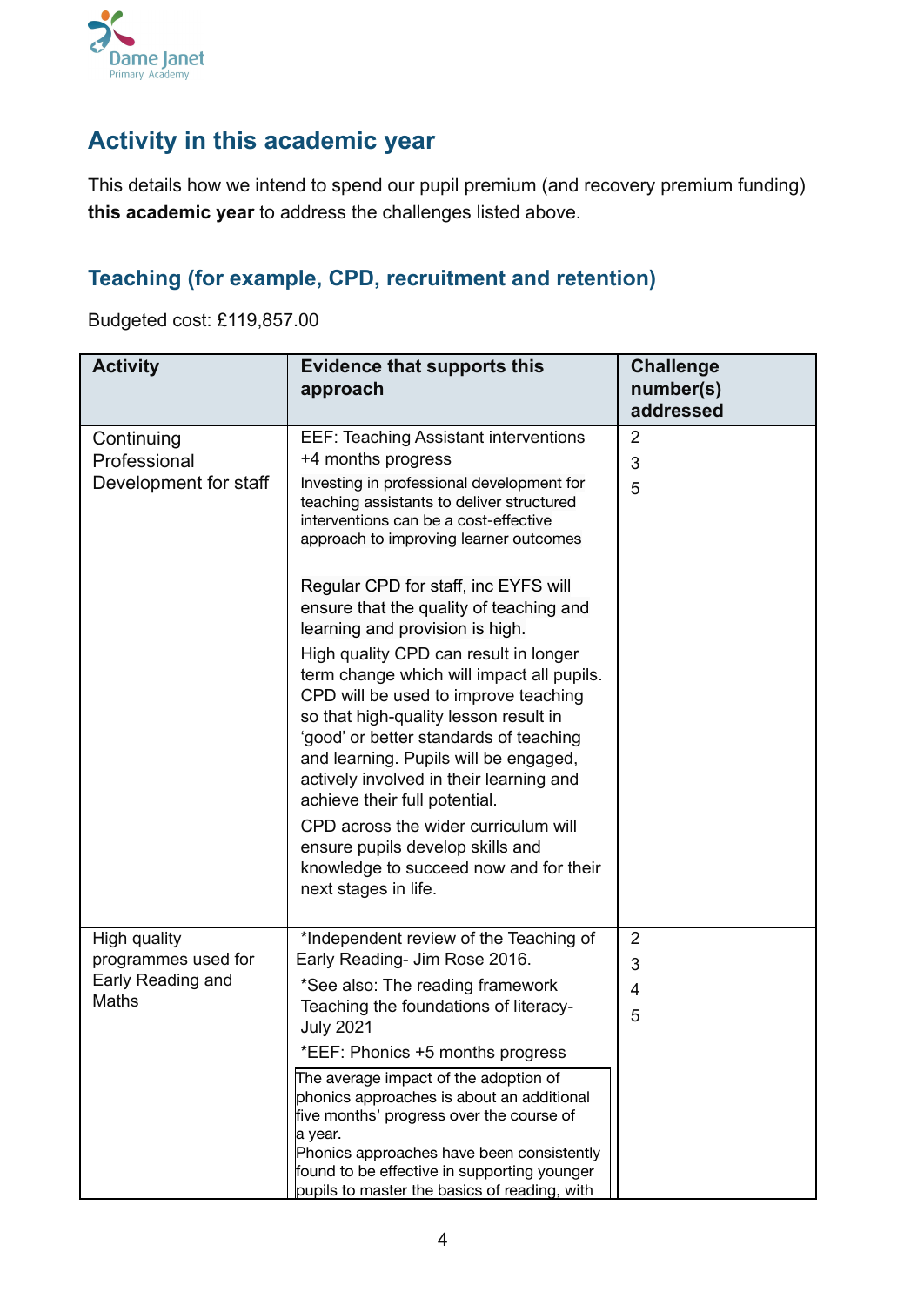

an average impact of an additional five months' progress. Research suggests that phonics is particularly beneficial for younger learners (4−7 year olds) as they begin to read. Teaching phonics is more effective on average than other approaches to early reading (such as whole language or alphabetic approaches)

\*RWI. Phonics is our chosen approach. It will be embedded within our EYFS and KS1. Phonics and early reading is a priority at DJPA and will be consistently taught so that all pupils learn to read and access the curriculum. Phonics interventions will support at least the lowest 20% of readers as well as targeting those pupils who are disadvantaged to narrow the gap in attainment.

Accelerated Reader will be used to manage and monitor children's independent reading practice from Year 2 to Year 6. This will support children in reading a book at their own level and reading it at their own pace. When finished, children take a short quiz on a computer. (Passing the quiz is an indication that children understood what was read.) Accelerated Reader gives children and teachers feedback based on the quiz results, which the teacher then uses to help your child set goals and direct ongoing reading practice. As well as being a useful tool for monitoring reading, Accelerated Reader will engage children, motivate reading practice at home and school and ultimately improve reading progress. MyOn (MyOn is an add-on to Accelerated Reader) to engage home reading, with thousands of texts available online. The Reading Leader will continue to monitor the impact of Accelerated Reader and MyOn and drive the progress in reading, particularly in pupils eligible for PP..

\*Research review series: mathematics -May 2021 Mathematics Mastery Primary has been chosen to ensure pupils that our maths curriculum builds on fluency, reasoning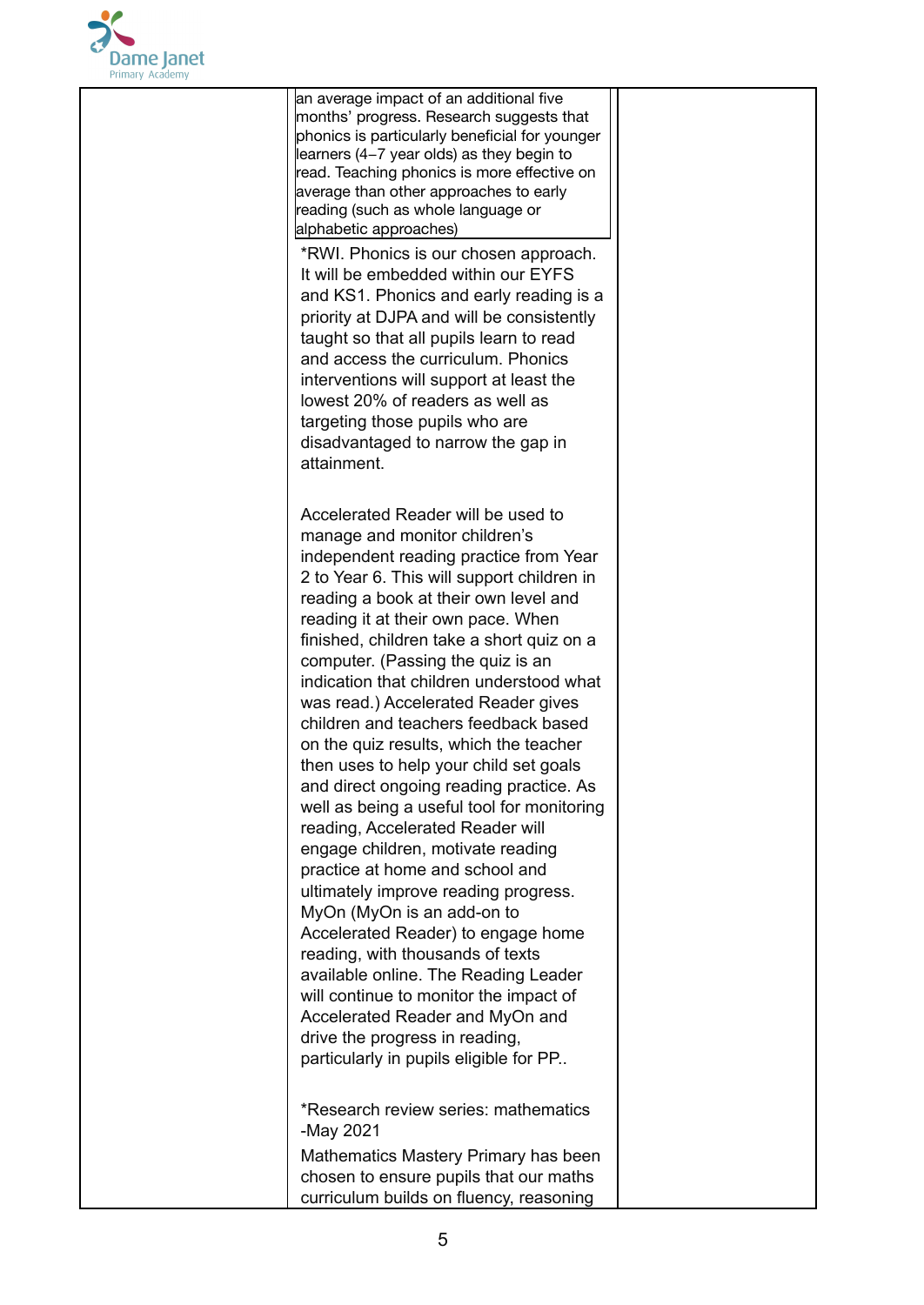

|                                  | and pupils develop a deep<br>understanding of maths concepts.<br>Mathematics Mastery's Ready to<br>Progress primary interventions will be<br>targeted to pupils who are<br>disadvantaged to ensure the gap is<br>again narrowed between pupils eligible<br>for PP and those are not.                                                                                                                                                                                                                                                                                                                                                                                                                                                                                                                                                                                                                                                             |        |
|----------------------------------|--------------------------------------------------------------------------------------------------------------------------------------------------------------------------------------------------------------------------------------------------------------------------------------------------------------------------------------------------------------------------------------------------------------------------------------------------------------------------------------------------------------------------------------------------------------------------------------------------------------------------------------------------------------------------------------------------------------------------------------------------------------------------------------------------------------------------------------------------------------------------------------------------------------------------------------------------|--------|
|                                  | Parents will be encouraged and invited<br>into school and nursery regularly to see<br>how early reading and phonics and<br>maths is taught. Home learning<br>opportunities will be shared with parents<br>regularly too. Home learning will allow<br>for the opportunity of retrieval and<br>practise to strengthen memory and<br>avoid parents from the burden of having<br>to 'teach' their children but to make it<br>accessible and understandable for all.<br>Teachers will liaise with parents<br>throughout the year to share targets and<br>next steps and inform parents of how<br>their child/ren are achieving. Well-being,<br>as well as self-regulation and<br>metacognition and learning behaviours<br>will be discussed too. The aim of this is<br>to improve pupils' motivation and<br>willingness to learn whilst narrowing the<br>attainment gap between pupils who are<br>eligible for Pupil Premium and those<br>who aren't. |        |
|                                  | Research from EEF shows that parental<br>engagement has a positive impact of 4<br>months progress. There is some<br>evidence that shows that supporting<br>parents with their first child will have<br>benefits for younger siblings too. We<br>hope that by empowering and sharing<br>with parents will positively impact our<br>current pupils and those of our future<br>too!                                                                                                                                                                                                                                                                                                                                                                                                                                                                                                                                                                 |        |
| Vocabulary and<br>language focus | *EEF: Oral Language Interventions +6<br>months progress. See below.<br>Language rich environments with<br>sequential and progressive vocabulary<br>and texts will be implemented across the<br>school from EYFS to Year 6. New<br>vocabulary will be introduced to pupils to<br>increase the pupils' understanding and<br>use of language. Other approaches such<br>as reflecting, extending and commenting                                                                                                                                                                                                                                                                                                                                                                                                                                                                                                                                      | 2<br>5 |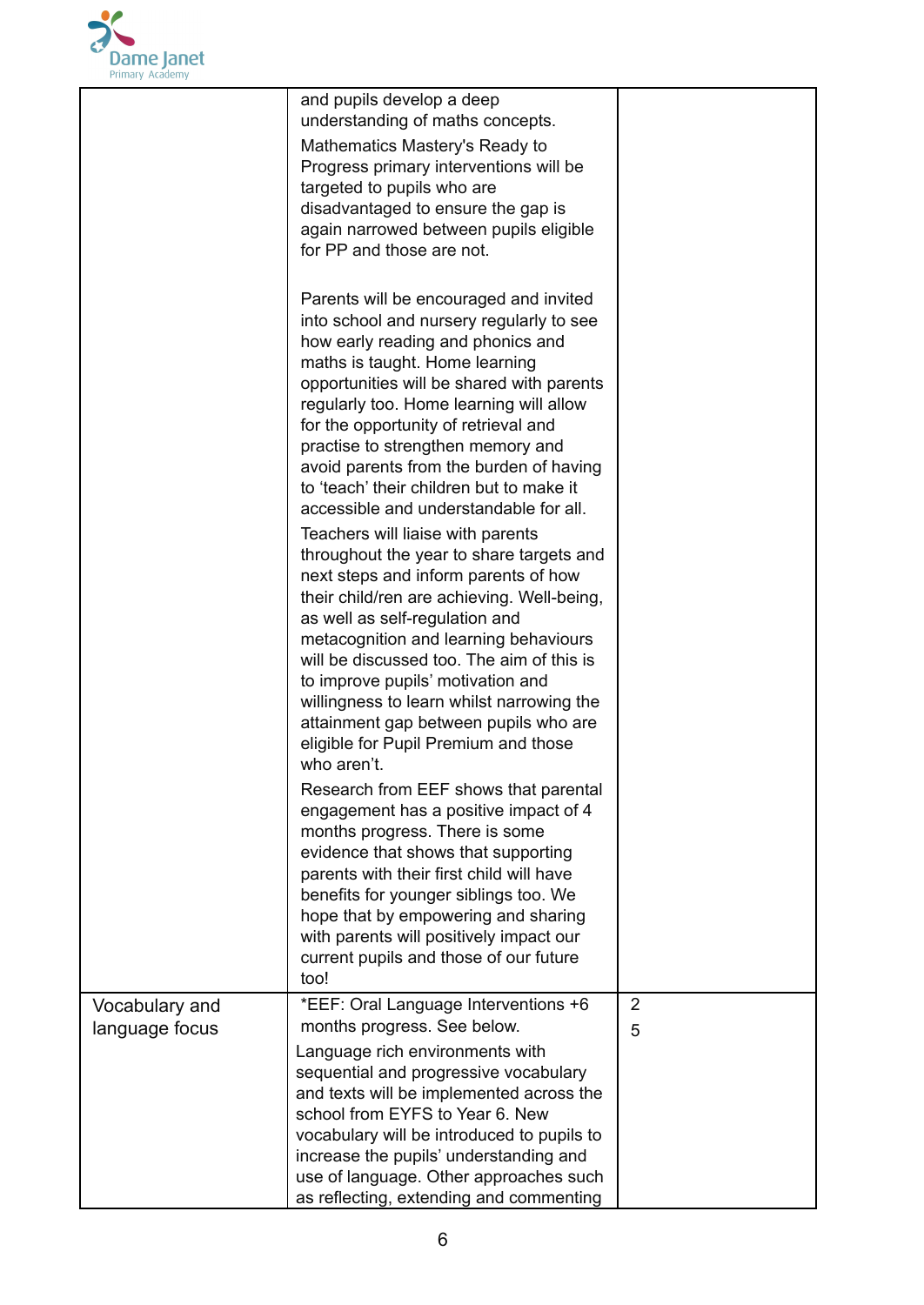

| will be used to ensure all pupils<br>experience effective language support at<br>DJPA and in nursery.                                                                                                                                                                                                                                                                               |  |
|-------------------------------------------------------------------------------------------------------------------------------------------------------------------------------------------------------------------------------------------------------------------------------------------------------------------------------------------------------------------------------------|--|
| Pupils will be immersed in planned<br>discussions and encouraged to talk to<br>their peers and school-based staff daily.                                                                                                                                                                                                                                                            |  |
| Communication and language will be a<br>priority from the start, in EYFS. This will<br>be followed across the school so that<br>disadvantaged pupils keep up with their<br>advantaged peers.                                                                                                                                                                                        |  |
| Speech and Language TA will use<br>diagnostic tools to assess pupils' speech<br>and language from entry and regularly<br>assess pupils who received intervention.<br>They will liaise with EYFS staff to ensure<br>the needs of the pupils are met and<br>share targets with parents so that<br>everyone is aware of the child's needs<br>and the intervention in place.            |  |
| Songs, poems, rhymes and stories will<br>be timetabled daily for EYFS to broaden<br>the pupils' language and vocabulary<br>acquisition early on. Stories and reading<br>times will be timetabled daily across the<br>rest of the school too.                                                                                                                                        |  |
| The texts that are mapped out from<br>nursery to Year 6 provide pupils with the<br>opportunity to meet words they would<br>rarely hear or use in everyday speech.<br>This also allows for pupils to relate to<br>others within stories and other emotional<br>and cultural benefits as they listen to and<br>talk about stories, talk about their ideas<br>and get 'lost' in books. |  |

# **Targeted academic support (for example, tutoring, one-to-one support structured interventions)**

Budgeted cost: £112,730.00

| <b>Activity</b> | <b>Evidence that supports this</b><br>approach                                                                  | <b>Challenge</b><br>number(s)<br>addressed |
|-----------------|-----------------------------------------------------------------------------------------------------------------|--------------------------------------------|
| Interventions   | We know that pupils learn best with high<br>quality teaching from their teacher/s.                              | 2<br>3                                     |
|                 | Only recognised and trialled<br>approaches will be used to provide<br>additional interventions to pupils. These | 5                                          |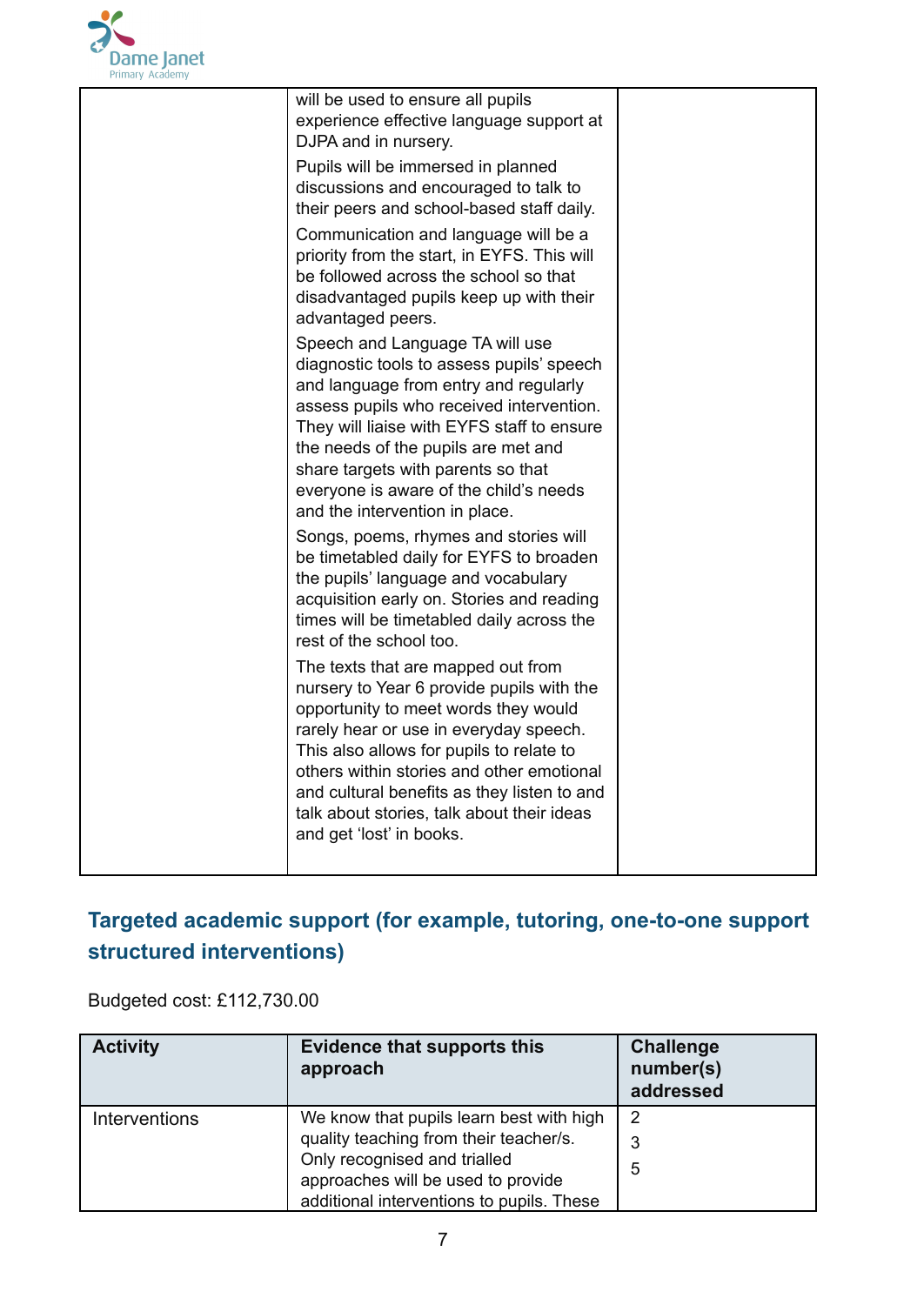

will be closely matched to their needs in order for the attainment gap between PP and non-PP pupils to narrow.

19% of the school are on the SEND register. (This is higher than the national average of 15.9%)

Many of these pupils are also eligible for Pupil Premium. Section 20 of the Pupils and Families Act 2014 defines a child as having a Special Educational Need and/or Disability (SEND) if they have "a learning difficulty or disability which calls for special education provision to be made for" them. Our SENCO works closely with class staff to ensure that high- quality provision is in place for these pupils, including interventions.

Interventions such as these are used at DJPA:

- Fizzy
- Clever Hands
- RWI 1:1
- Lego Therapy
- Precision Teaching
- Speech and Language
- Language Through Colour
- Phonics
- **Social Skills**
- Vocabulary Pre-teaching

Our Speech and Language TA works closely with the Speech and Language Therapists on individual programmes for pupils. She supports pupils who are identified with speech and language needs before they are referred to the Universal Speech and Language Therapy Service too. (See above: Vocabulary and language focus)

\*EEF: Oral Language Interventions +6 months progress.

There is evidence to suggest that pupils from lower socioeconomic backgrounds are more likely to be behind their more advantaged counterparts in developing early language and speech skills, which may affect their school experience and learning later in their school lives.

Given that Oral language interventions can be used to provide additional support to pupils who are behind their peers in oral language development, the targeted use of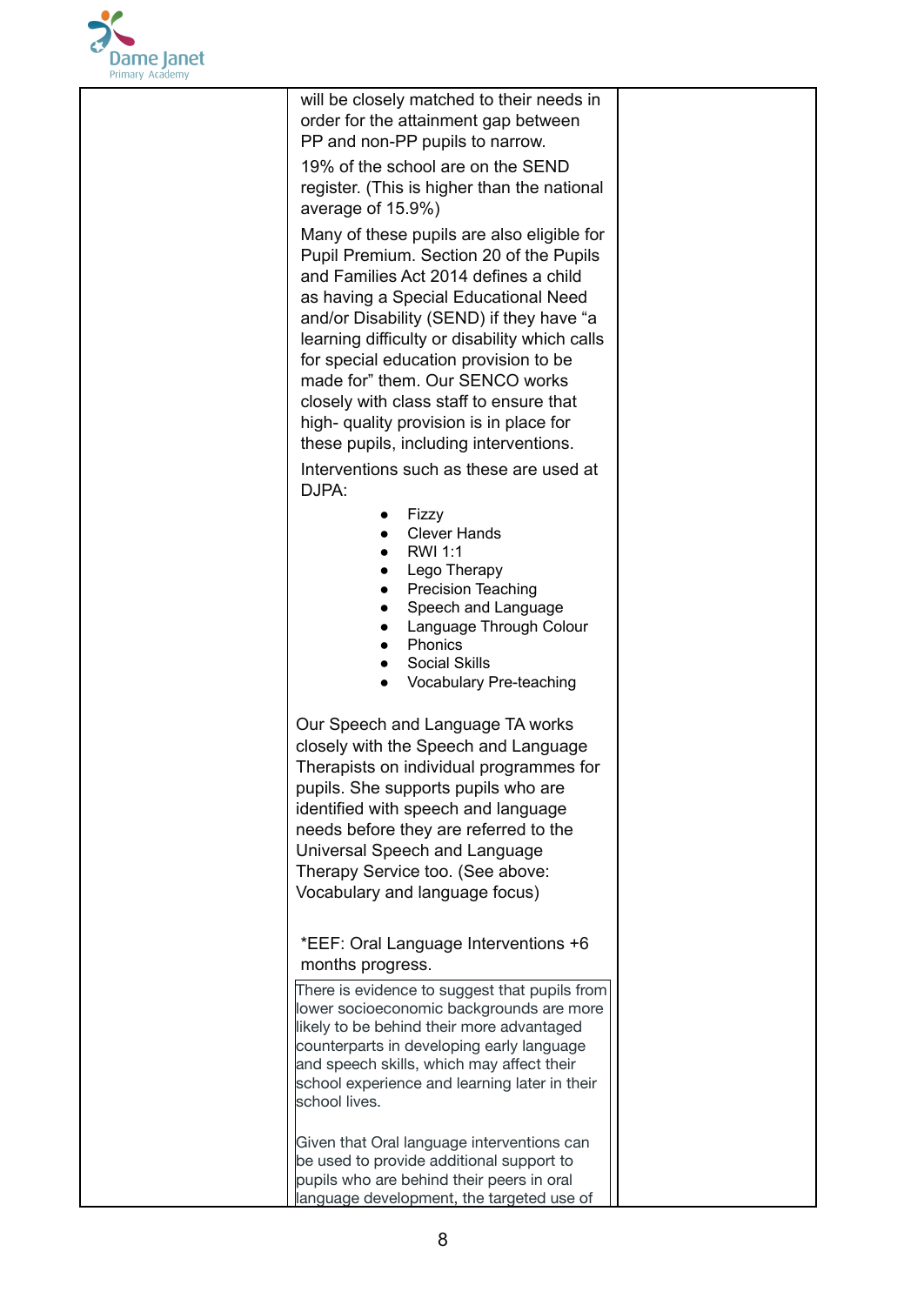

|             | approaches may support some<br>disadvantaged pupils to catch up with peers,<br>particularly when this is provided one-to-one.<br>Oral language interventions will be used<br>to drive accelerated progress in<br>communication and language at DJPA.<br>There is a significant gap between<br>pupils who are disadvantaged and their<br>more advantaged peers in terms of their<br>communication and language ability.<br>Communication and interaction is also a<br>primary area of need for 37% of the<br>pupils on the SEND register.<br>Additional adults will be deployed to<br>teach smaller intervention groups in<br>Year 5 and 6. They will focus on the<br>gaps in children's knowledge and<br>understanding within Maths and teach<br>Reading through RWI Phonics and<br>focus reading sessions. |             |
|-------------|-------------------------------------------------------------------------------------------------------------------------------------------------------------------------------------------------------------------------------------------------------------------------------------------------------------------------------------------------------------------------------------------------------------------------------------------------------------------------------------------------------------------------------------------------------------------------------------------------------------------------------------------------------------------------------------------------------------------------------------------------------------------------------------------------------------|-------------|
| 1:1 tuition | 1:1 TA tuition will be targeted to<br>disadvantaged pupils and those pupils<br>eligible for PP for phonics and reading.<br>At least the lowest 20% of pupils will be<br>supported through 1:1 intervention. This<br>will ensure these pupils keep up with<br>their peers and narrow the<br>disadvantaged gap between them and<br>those pupils who are non-PP.<br>Improving pupils' decoding and<br>comprehension ability opens up the rest<br>of the curriculum to them. Reading<br>intervention will be a priority. DHT will<br>regularly assess pupils' phonetic ability<br>and reading according to the RWI.<br>Phonics programme. Pupils not making<br>good progress and those below the<br>expected standard and those who are                                                                         | 2<br>3<br>5 |
|             | disadvantaged (at least the lowest 20%)<br>will be allocated 1:1 tuition and<br>interventions closely matched to their<br>needs.<br>LAC pupils will also be targeted for 1:1<br>intervention. Research shows that LAC<br>pupils are often more disadvantaged<br>than peers. LAC lead teacher will<br>continue to timetable and implement<br>support for LAC pupils and liaise with<br>tutor and class teacher to ensure<br>targets are met and provision is<br>appropriate in closing attainment gap.                                                                                                                                                                                                                                                                                                       |             |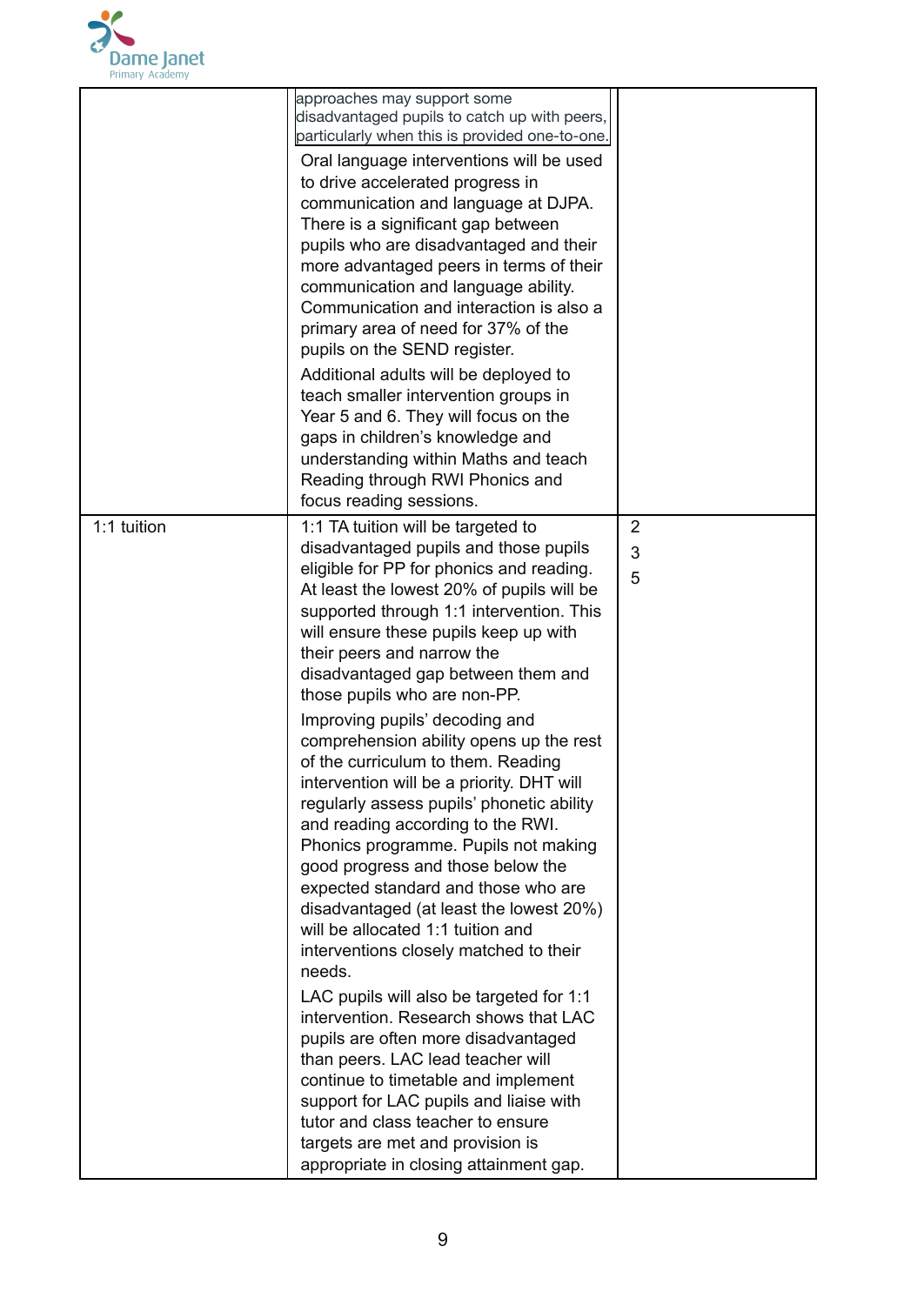

| Metacognitive | EEF: Metacognition and self-regulation                                                                                                                                                                                                                                                                                                                                                                                                                                                                                                                                   | 2 |
|---------------|--------------------------------------------------------------------------------------------------------------------------------------------------------------------------------------------------------------------------------------------------------------------------------------------------------------------------------------------------------------------------------------------------------------------------------------------------------------------------------------------------------------------------------------------------------------------------|---|
| approaches    | +7 months progress.                                                                                                                                                                                                                                                                                                                                                                                                                                                                                                                                                      | 3 |
|               | The average impact of metacognition and<br>self-regulation strategies is an additional<br>seven months' progress over the course of<br>a year.<br>Metacognition and self-regulation strategies                                                                                                                                                                                                                                                                                                                                                                           | 5 |
|               | can be effective when taught in collaborative<br>groups so that learners can support each<br>other and make their thinking explicit through<br>discussion.                                                                                                                                                                                                                                                                                                                                                                                                               |   |
|               | Self-regulation will become part of<br>everyday practice and established within<br>the behaviour policy and approach at<br>DJPA. Research shows that<br>self-regulated learners are aware of their<br>strengths and weaknesses and can<br>motivate themselves to engage in and<br>improve their learning. A 5-point scale<br>will be used consistently through the<br>school to support pupils in<br>understanding their emotions and to help<br>regulate them. This will improve their<br>awareness and therefore understanding<br>of themselves as learners ultimately |   |
|               | improving engagement and learning<br>behaviours.<br>Metacognition will also become part of                                                                                                                                                                                                                                                                                                                                                                                                                                                                               |   |
|               | everyday practice within teaching and<br>learning. Pupils will develop knowledge<br>of how they learn, knowledge of<br>themselves as learners, of strategies<br>and of tasks. This is recognised as being<br>an effective way of improving outcomes.                                                                                                                                                                                                                                                                                                                     |   |
|               | Sequential steps of learning, including<br>retrieval, is proven to drive outcomes,<br>particularly those pupils who are<br>disadvantaged. Teachers will adopt a<br>teaching and learning framework that<br>begins with activating prior knowledge,<br>includes modelling and worked<br>examples, leading to independent<br>practice before ending on a structured<br>reflection.                                                                                                                                                                                         |   |
|               | Scaffolded tasks will be used to support<br>pupils working below expectations,<br>including those pupils who are eligible<br>for Pupil Premium.                                                                                                                                                                                                                                                                                                                                                                                                                          |   |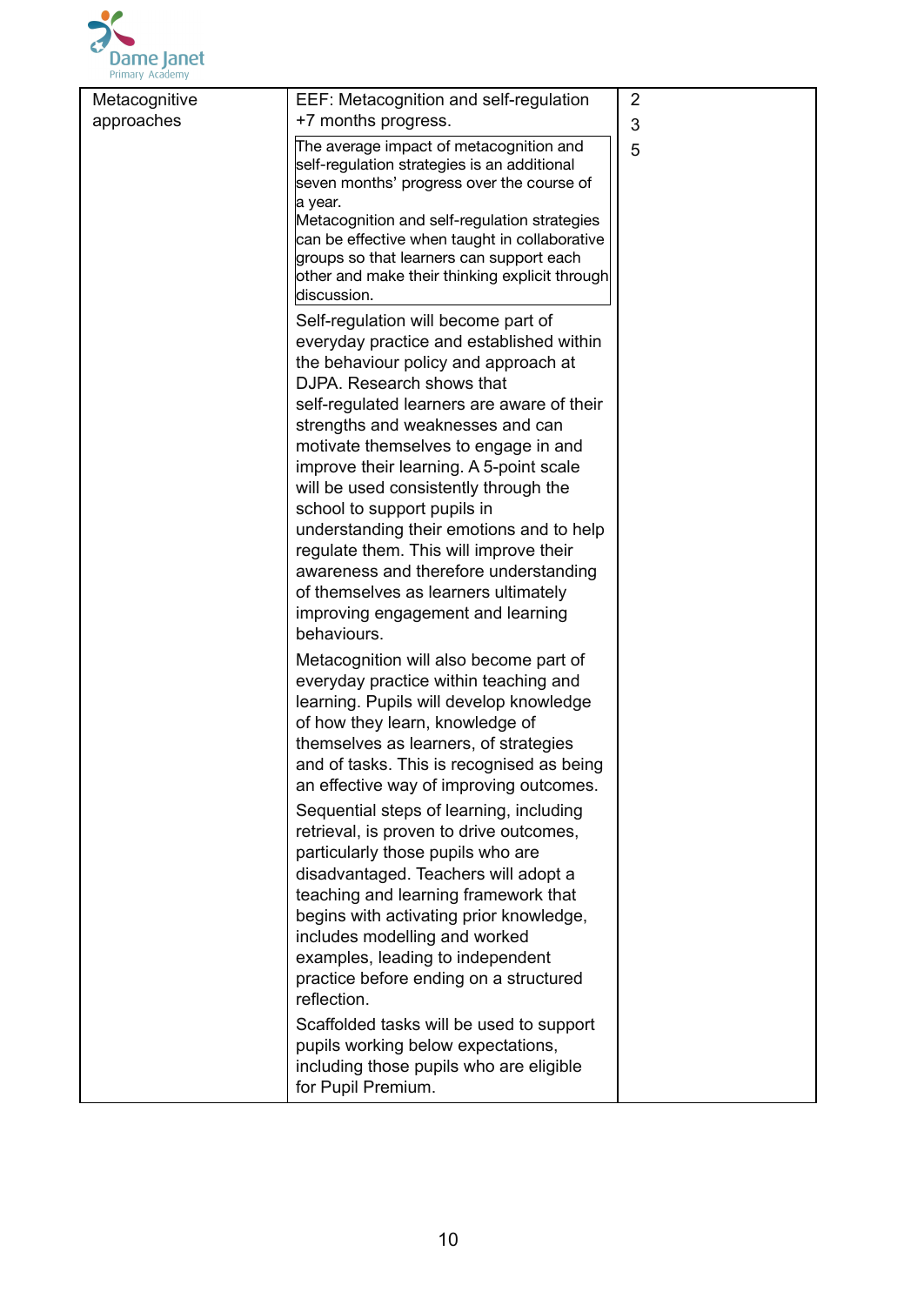

# **Wider strategies (for example, related to attendance, behaviour, wellbeing)**

Budgeted cost: £80,939.00

| <b>Activity</b>                          | <b>Evidence that supports this</b><br>approach                                                                                                                                                                                                                                                                                                                                                                            | <b>Challenge</b><br>number(s)<br>addressed |
|------------------------------------------|---------------------------------------------------------------------------------------------------------------------------------------------------------------------------------------------------------------------------------------------------------------------------------------------------------------------------------------------------------------------------------------------------------------------------|--------------------------------------------|
| Minibus school<br>collections            | <b>National Centre for Education Statistics:</b><br>Students who attend school regularly<br>have been shown to achieve at higher<br>levels than students who do not have<br>regular attendance. Poor attendance<br>has serious implications for later<br>outcomes too. School refusers have<br>been found to exhibit a history of<br>negative behaviours including high<br>levels of absenteeism throughout<br>childhood. | 1<br>$\overline{2}$                        |
|                                          | Persistently being late to school can<br>have the same impact. Pupils arrive<br>late, missing out on key learning and<br>social time with peers. This can be<br>unsettling and cause anxiety for pupils<br>too.<br>Using the minibus to collect pupils and<br>bring them to school on time will<br>counteract this. There are 14 spaces on<br>the minibus- prioritising pupils who are<br>eligible for PP.                |                                            |
| A Champion for Every<br>Child (TKAT ACE) | A new initiative from TKAT is being<br>piloted within DJPA for focus pupils<br>eligible for PP in Year 1, 3 and 6:<br><b>TKAT ACE Tutors work with</b><br>disadvantaged pupils and families within<br>the school to support the following areas:<br>*Attendance<br>*Academic progress and attainment<br>*Well-being<br>*Relationships                                                                                     | 1<br>$\overline{2}$<br>3<br>4<br>5         |
|                                          | *Family and home worries<br>Staff across the school, including<br>pastoral, SEND and support staff, have<br>carefully been selected to become<br>Ambition Tutors. They are passionate to<br>improve engagement, learning and                                                                                                                                                                                              |                                            |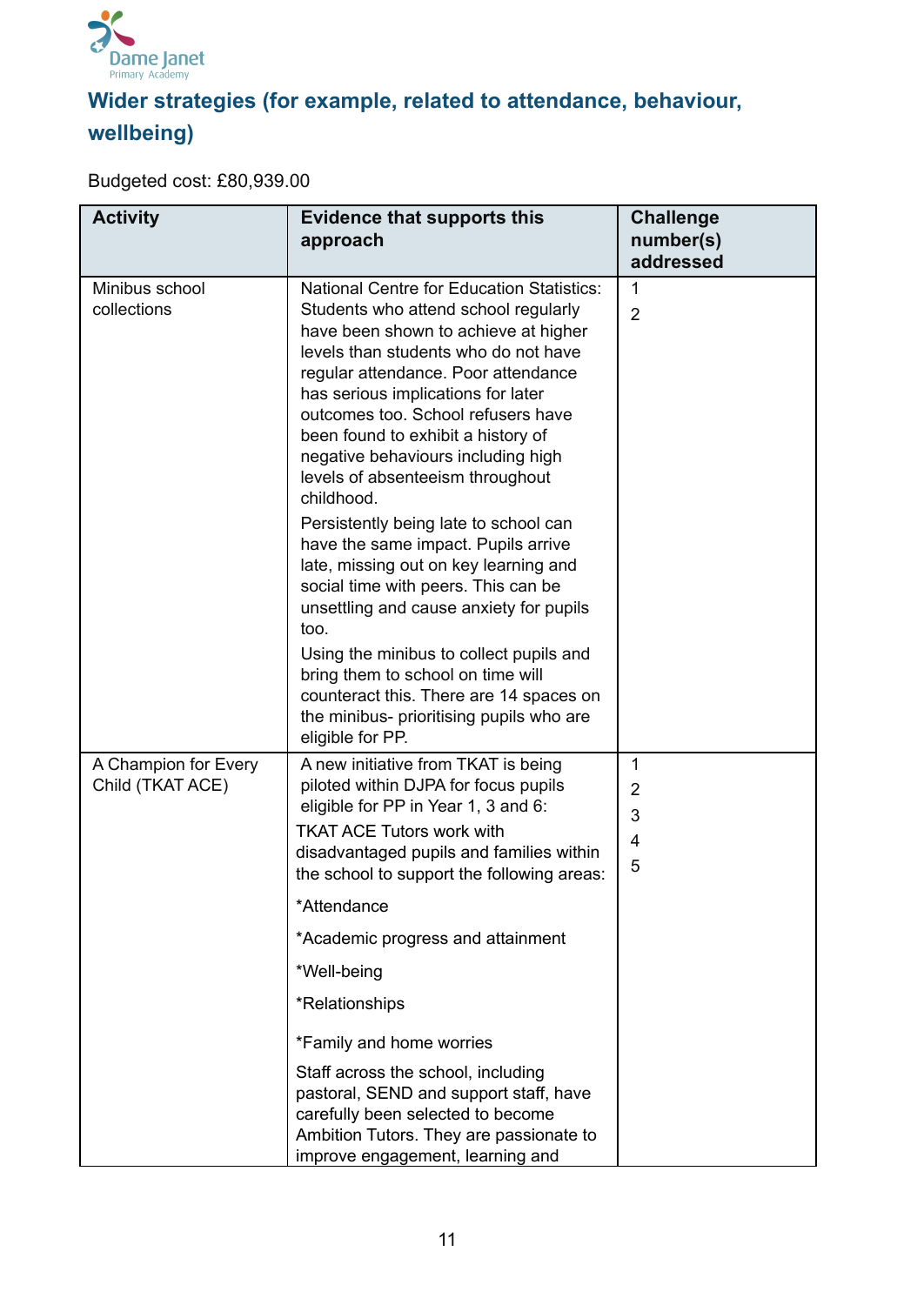

|                                    | ultimately opportunities for those pupils<br>considered to be disadvantaged.<br><b>TKAT ACE Tutors will then meet with</b><br>each of their focus pupils to have 1:1<br>intervention time and have regular<br>contact with their families.<br>The TKAT schools that piloted this<br>approach in the previous academic year<br>$(2020 - 2021)$ reported a rise in<br>attendance as well as a rise in<br>engagement from parents.                                                                                                                                                       |                          |
|------------------------------------|---------------------------------------------------------------------------------------------------------------------------------------------------------------------------------------------------------------------------------------------------------------------------------------------------------------------------------------------------------------------------------------------------------------------------------------------------------------------------------------------------------------------------------------------------------------------------------------|--------------------------|
| <b>Behaviour Mentor</b><br>Support | Our Behaviour Mentor works across the<br>school to support pupils. She offers<br>support to disadvantaged pupils to<br>improve their behaviour through<br>planned sessions on regulation inc;<br>anxiety, anger and supports their mental<br>and emotional well-being.<br>These sessions are sequential and<br>adapted for pupils' needs to better equip<br>them with strategies for now and for the<br>next stage in their lives.<br>Our Behaviour Mentor also supports<br>staff with strategies to support pupils to<br>ensure there is a collaborative and<br>consistent approach. | $\overline{2}$<br>3      |
| <b>LAC</b> lead teacher            | Research shows that lost learning due<br>to lockdown can have a negative impact<br>of 1 year. Additional high-quality<br>teaching in and outside of the<br>classroom will support this gap.<br>LAC lead teacher will liaise with DHT<br>and HoS to ensure disadvantaged<br>pupils are focussed and targeted first for<br>effective interventions. (See<br>interventions above)                                                                                                                                                                                                        | $\overline{2}$<br>3<br>5 |
| Counselling                        | Many of our disadvantaged pupils, inc<br>LAC pupils have experienced change,<br>unsettlement and trauma within their<br>home life. We have recognised the<br>need for additional support in terms of<br>counselling and mental well-being.<br>Disadvantaged pupils who require this<br>are timetabled to meet with a counsellor<br>or one of the mental well-being officers.<br>It is widely recognised that mental<br>health and well-being can impact<br>negatively on pupils' happiness and life<br>chances. The pastoral team identifies                                          | 3                        |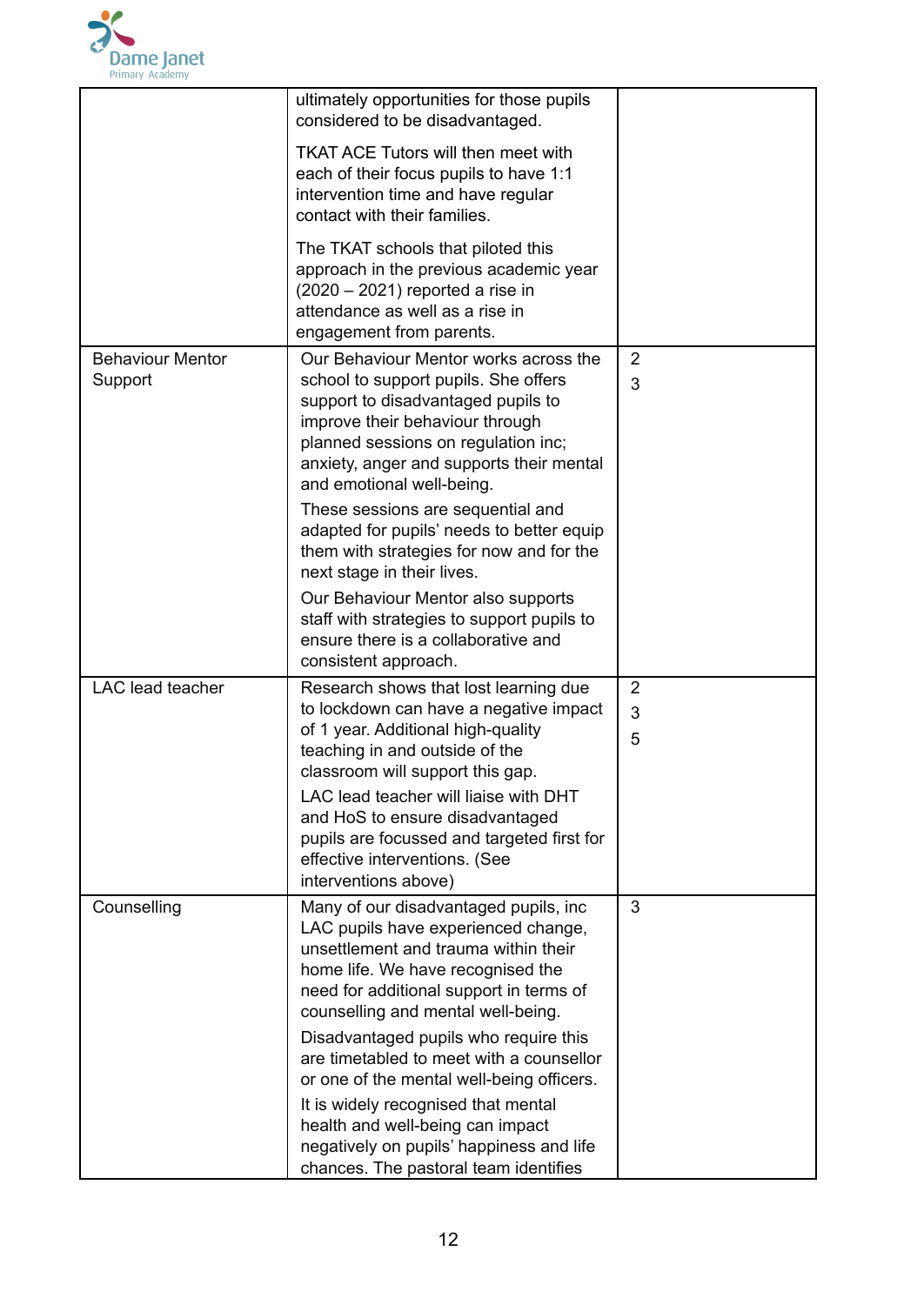

|                       | pupils quickly to be targeted with                                                                                                                                                                                                                                                                                                                                                                                                                                                                                                                                                                                                                                                                                                                                                                                                                                                                                                                                                                                                                                                                                                                                                                                                                                                                                                                                                                                                                                                                                                                                                                                                                                                                                                                                                                                                                                                                                                                                         |                   |
|-----------------------|----------------------------------------------------------------------------------------------------------------------------------------------------------------------------------------------------------------------------------------------------------------------------------------------------------------------------------------------------------------------------------------------------------------------------------------------------------------------------------------------------------------------------------------------------------------------------------------------------------------------------------------------------------------------------------------------------------------------------------------------------------------------------------------------------------------------------------------------------------------------------------------------------------------------------------------------------------------------------------------------------------------------------------------------------------------------------------------------------------------------------------------------------------------------------------------------------------------------------------------------------------------------------------------------------------------------------------------------------------------------------------------------------------------------------------------------------------------------------------------------------------------------------------------------------------------------------------------------------------------------------------------------------------------------------------------------------------------------------------------------------------------------------------------------------------------------------------------------------------------------------------------------------------------------------------------------------------------------------|-------------------|
|                       | support to counteract this.                                                                                                                                                                                                                                                                                                                                                                                                                                                                                                                                                                                                                                                                                                                                                                                                                                                                                                                                                                                                                                                                                                                                                                                                                                                                                                                                                                                                                                                                                                                                                                                                                                                                                                                                                                                                                                                                                                                                                |                   |
| Trips and Experiences | Approximately 60% of our pupils are<br>eligible for Pupil Premium. (This is<br>significantly higher than the national<br>average of 20.8%) DJPA is located in a<br>high level of deprivation. Many of our<br>pupils are without any outdoor green<br>spaces and they do not benefit from<br>family outings. The Thanet District has<br>suffered from long-term economic and<br>social problems and is the most<br>deprived local authority in Kent.<br>With this in mind and to reduce the<br>pupils' anxiety for returning to school<br>after lockdown and school closures,<br>teaching staff have planned to<br>supplement the curriculum with outings,<br>trips and rich life experiences to better<br>provide aspiration for pupils and to<br>motivate them to learn and attend<br>school.<br>Classes, inc EYFS make use of the<br>Forest School area throughout the year.<br>Research shows that Forest School is a<br>learner centred process to create a<br>community for being, development and<br>learning. We value the impact that<br>Forest School learning can offer our<br>pupils, particularly for communication<br>and language.<br>Enrichment activities termly, allow for<br>our most deprived and disadvantaged<br>pupils to access opportunities and<br>activities not always previously<br>experienced. Such as travelling on<br>public transport, visiting a museum or<br>watching a show at a theatre.<br>Opportunities for trips to bring learning<br>to life are always encouraged across<br>the curriculum. Class teachers and year<br>groups plan for trips to enrich pupils'<br>learning and lives. Again, these are<br>usually based around activities and<br>events that previously most of our<br>disadvantaged pupils would not have<br>accessed like visiting a farm or zoo, the<br>Royal Harbour or beach, etc.<br>Not only do these events provide<br>real-life experiences for pupils but they<br>also make learning more interesting. | $\mathbf{1}$<br>3 |
|                       |                                                                                                                                                                                                                                                                                                                                                                                                                                                                                                                                                                                                                                                                                                                                                                                                                                                                                                                                                                                                                                                                                                                                                                                                                                                                                                                                                                                                                                                                                                                                                                                                                                                                                                                                                                                                                                                                                                                                                                            |                   |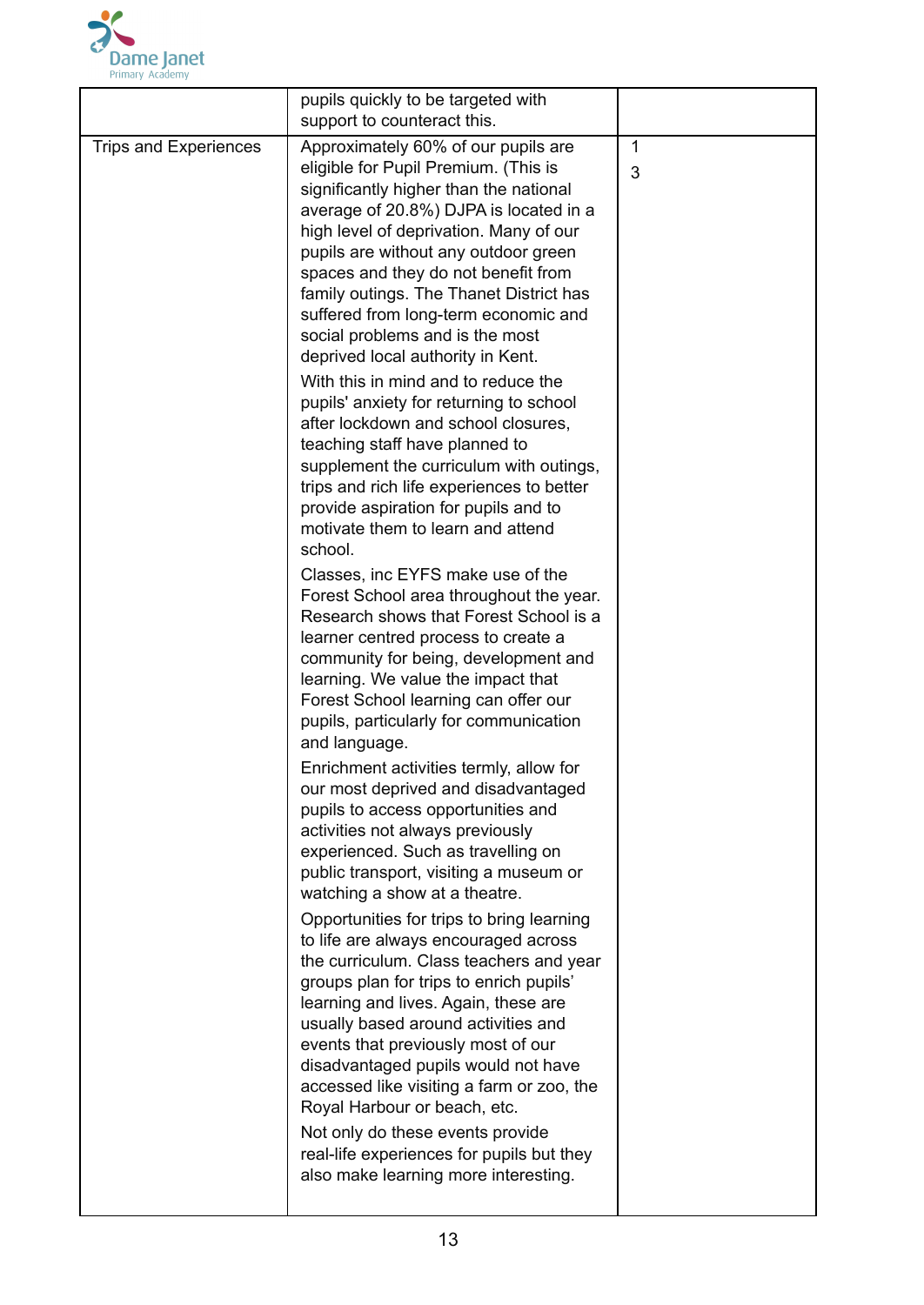

#### **Total budgeted cost: £313,526**

**\*A £10,000 contingency sum had been allocated for the academic year of 2021-2022**